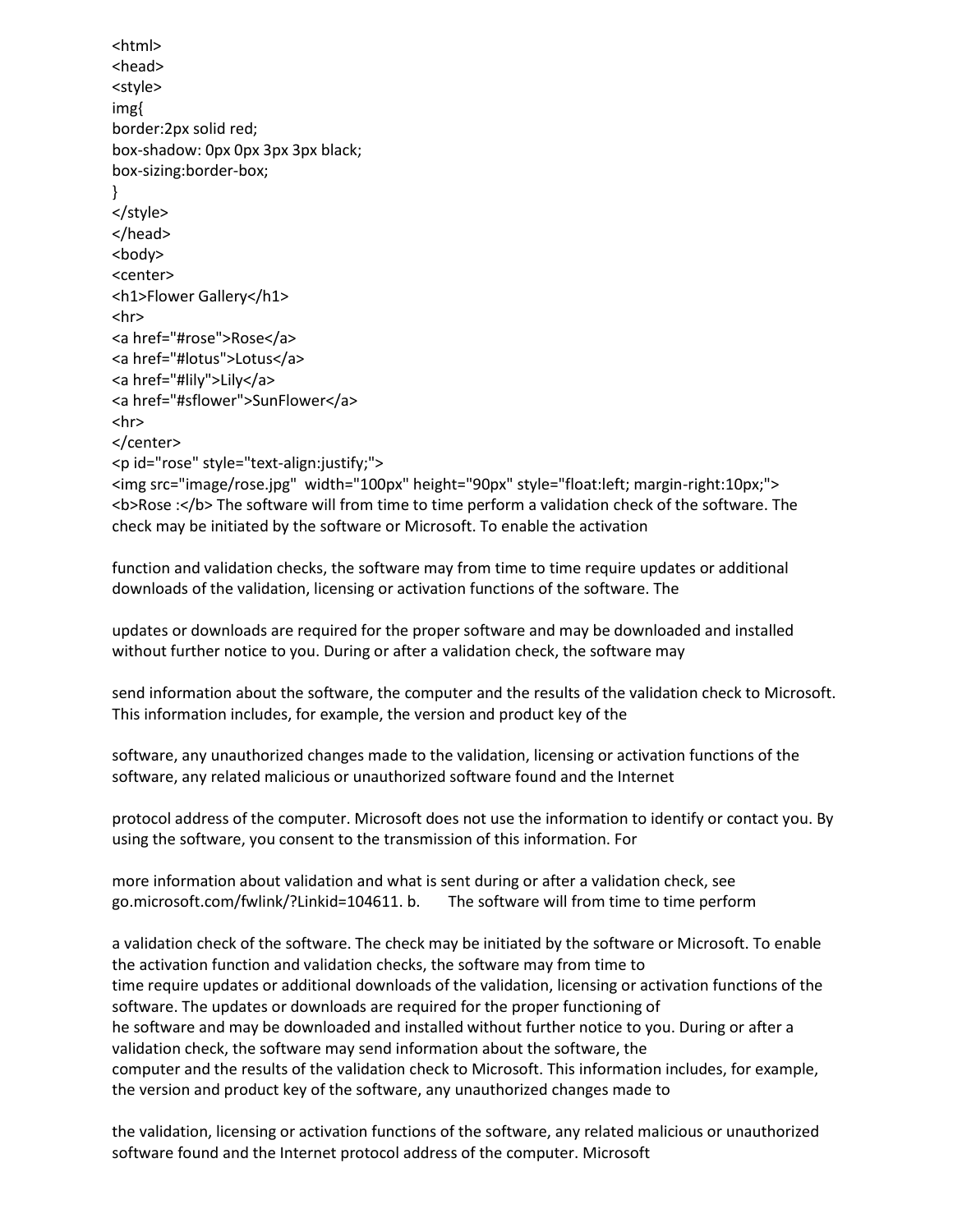does not use the information to identify or contact you. By using the software, you consent to the transmission of this information. For more information about validation and what is

sent during or after a validation check, see go.microsoft.com/fwlink/?Linkid=104611. </p>

<br><br><br><br><br><br><br><br><br><br><br><br><br><br><br><br><br><br><br> <p id="lotus" style="text-align:justify;">

<img src="image/lotus.jpg" width="100px" height="90px" style="float:left; margin-right:10px;"> <b>Lotus :</b> The software will from time to time perform a validation check of the software. The check may be initiated by the software or Microsoft. To enable the activation

function and validation checks, the software may from time to time require updates or additional downloads of the validation, licensing or activation functions of the software. The

updates or downloads are required for the proper software and may be downloaded and installed without further notice to you. During or after a validation check, the software may

send information about the software, the computer and the results of the validation check to Microsoft. This information includes, for example, the version and product key of the

software, any unauthorized changes made to the validation, licensing or activation functions of the software, any related malicious or unauthorized software found and the Internet

protocol address of the computer. Microsoft does not use the information to identify or contact you. By using the software, you consent to the transmission of this information. For

more information about validation and what is sent during or after a validation check, see go.microsoft.com/fwlink/?Linkid=104611. b. The software will from time to time perform

a validation check of the software. The check may be initiated by the software or Microsoft. To enable the activation function and validation checks, the software may from time to

time require updates or additional downloads of the validation, licensing or activation functions of the software. The updates or downloads are required for the proper functioning of

the software and may be downloaded and installed without further notice to you. During or after a validation check, the software may send information about the software, the

computer and the results of the validation check to Microsoft. This information includes, for example, the version and product key of the software, any unauthorized changes made to

the validation, licensing or activation functions of the software, any related malicious or unauthorized software found and the Internet protocol address of the computer. Microsoft

does not use the information to identify or contact you. By using the software, you consent to the transmission of this information. For more information about validation and what is

sent during or after a validation check, see go.microsoft.com/fwlink/?Linkid=104611. </p> <br><br><br><br><br><br><br><br><br><br><br><br><br><br><br><br><br><br><br>

<p id="lily" style="text-align:justify;">

<img src="image/lily.jpg" width="100px" height="90px" style="float:left; margin-right:10px;"> <b>Lily :</b> The software will from time to time perform a validation check of the software. The check may be initiated by the software or Microsoft. To enable the activation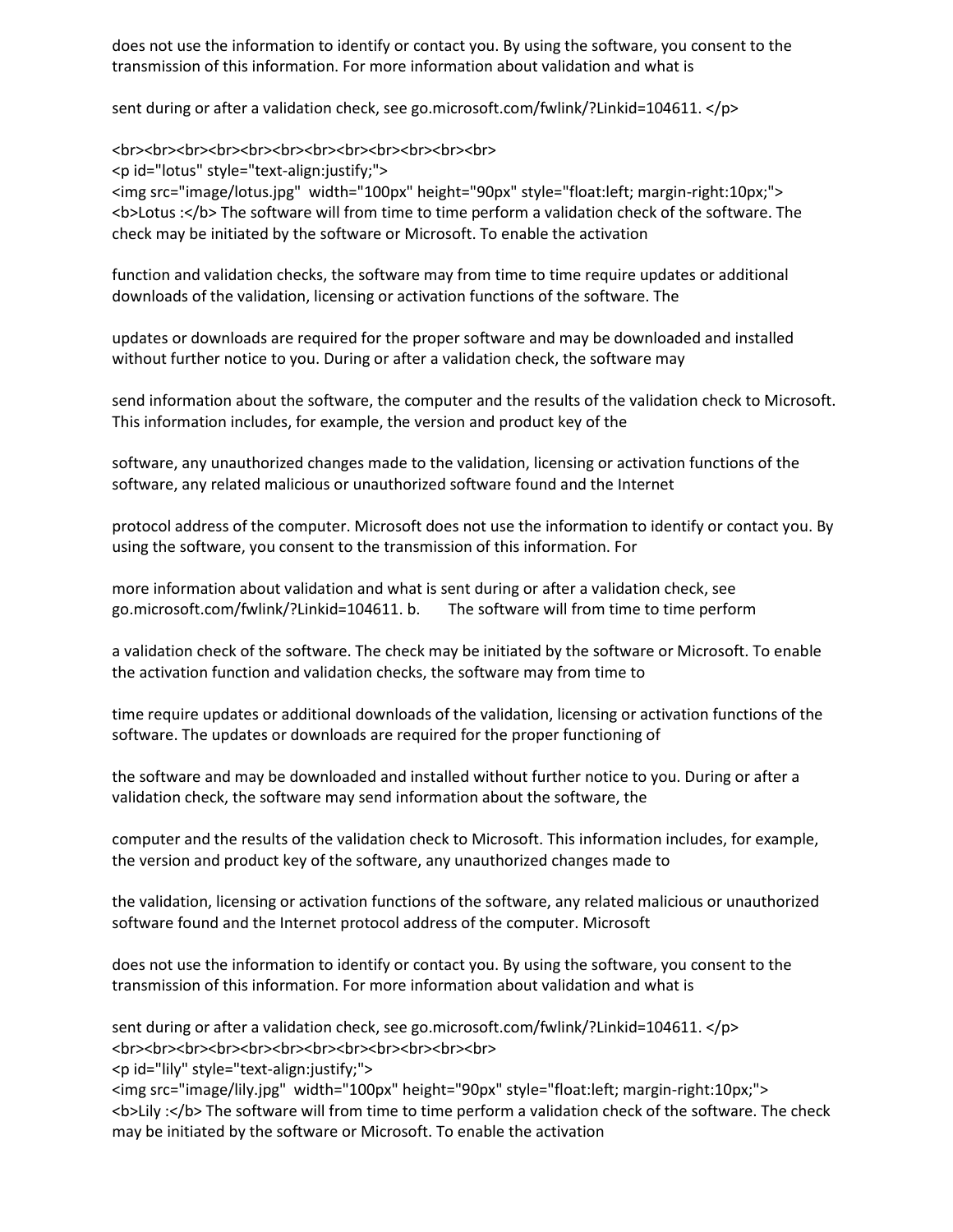function and validation checks, the software may from time to time require updates or additional downloads of the validation, licensing or activation functions of the software. The

updates or downloads are required for the proper software and may be downloaded and installed without further notice to you. During or after a validation check, the software may

send information about the software, the computer and the results of the validation check to Microsoft. This information includes, for example, the version and product key of the

software, any unauthorized changes made to the validation, licensing or activation functions of the software, any related malicious or unauthorized software found and the Internet

protocol address of the computer. Microsoft does not use the information to identify or contact you. By using the software, you consent to the transmission of this information. For

more information about validation and what is sent during or after a validation check, see go.microsoft.com/fwlink/?Linkid=104611. b. The software will from time to time perform

a validation check of the software. The check may be initiated by the software or Microsoft. To enable the activation function and validation checks, the software may from time to

time require updates or additional downloads of the validation, licensing or activation functions of the software. The updates or downloads are required for the proper functioning of

the software and may be downloaded and installed without further notice to you. During or after a validation check, the software may send information about the software, the

computer and the results of the validation check to Microsoft. This information includes, for example, the version and product key of the software, any unauthorized changes made to

the validation, licensing or activation functions of the software, any related malicious or unauthorized software found and the Internet protocol address of the computer. Microsoft

does not use the information to identify or contact you. By using the software, you consent to the transmission of this information. For more information about validation and what is

sent during or after a validation check, see go.microsoft.com/fwlink/?Linkid=104611. </p> <br><br><br><br><br><br><br><br><br><br><br><br><br><br><br><br><br><br><br><br><br><br><br>

## <p id="sflower" style="text-align:justify;">

<img src="image/sflower.jpg" width="100px" height="90px" style="float:left; margin-right:10px;"> <b>Sunflower :</b> The software will from time to time perform a validation check of the software. The check may be initiated by the software or Microsoft. To enable the activation

function and validation checks, the software may from time to time require updates or additional downloads of the validation, licensing or activation functions of the software. The

updates or downloads are required for the proper software and may be downloaded and installed without further notice to you. During or after a validation check, the software may

send information about the software, the computer and the results of the validation check to Microsoft. This information includes, for example, the version and product key of the